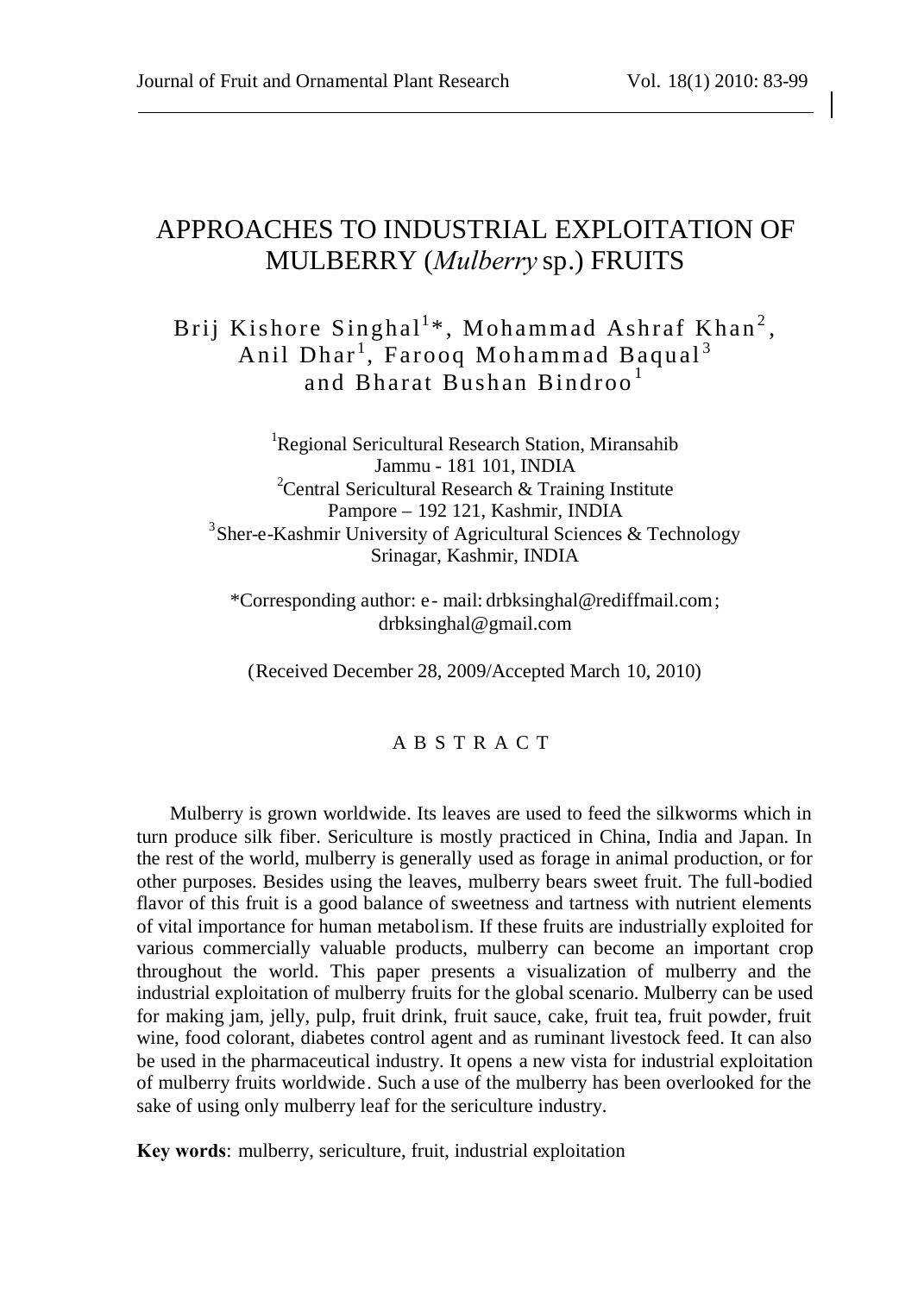#### INTRODUCTION

Mulberry (*Morus* sp.) is grown around the world for sericulture, forage and other purposes and also for its fruits in a few Asian countries (Tab. 1). It is known by different names as morera or mora in Spanish, moreira in Portuguese, murier in French, tut in Urdu and sahtut in Hindi. In China, the world's leading sericultural country, there are over a thousand mulberry cultivars available for sericulture. They originated from four main species *i.e. M. alba*, *M. multicaulis*, *M. bombycis* and *M. atropurpurea* (Yongkang, 2000). The most popular species in the world are believed to be *M. alba* and *M. indica*. Intensive selections from open pollination, hybridization and mutation breeding have resulted in thousands of cultivars including many polyploids. In Brazil, about 90 genotypes of *M. alba* exist (De Almeida and Fonseca, 2000). Considering that the silk trade has been going on for a long time throughout the world, and, that this plant is also cultivated for its fruit and for landscaping, it is no wonder that mulberry germplasm has been taken to many countries. Now it has a very wide distribution range in Asia-Europe, Africa (North and East Africa) and in both Americas. Most of the mulberry cultivars are believed to have originated in the area of China-Japan and in the Himalayan foothills. In some Asian countries, mulberry leaves have been traditionally fed to farm animals. Intensive production of mulberry and its

utilization for animal production started in several countries in the late 1980's and early 1990's. The higher biomass yield, the palatability and the exceptionally high nutritive value of the leaves has generated a great interest in mulberry for animal feeding in recent years. In the former Soviet Union, the most common species are *M. multicaulis, M. alba, M. tartarica* and *M. nigra* (Datta, 2000). In Indonesia (West Java), the mulberry species grown are *M. alba*, *M. nigra, M. multicaulis, M. australis, M. cathyana* and *M. mierovra* (Katsumata, 1972). The majority of the mulberry species are available in Asia, especially in China (about 24 species) and the Japan (about 19), though America is also rich in *Morus* species. However, the genus is poorly represented in Africa, Europe and the Near East. In Vietnam, about 100 mulberry cultivars of the species *M. alba*, *M. nigra* and *M. laevigata* are available. In China, about 15 species exists, out of which, *M. alba, M. multicaulis, M. atropurpurea* and *M. mizuho* are cultivated for sericulture. The mulberry species *M. insignis*, *M. rubra* and *M. celtidifolia* exist in Latin America also. In India, generally *M. indica, M. alba, M. serrata* and *M. laevigata* are grown naturally in northern India (Ravindran et al., 1997). But, meanwhile, several cultivars of *M. multicaulis, M. nigra, M. sinensis* and *M. philippinensis* have also been introduced. However, most of the Indian cultivars belong to either *M. indica* or *M. alba*. In India, about 244 mulberry cultivars are maintained,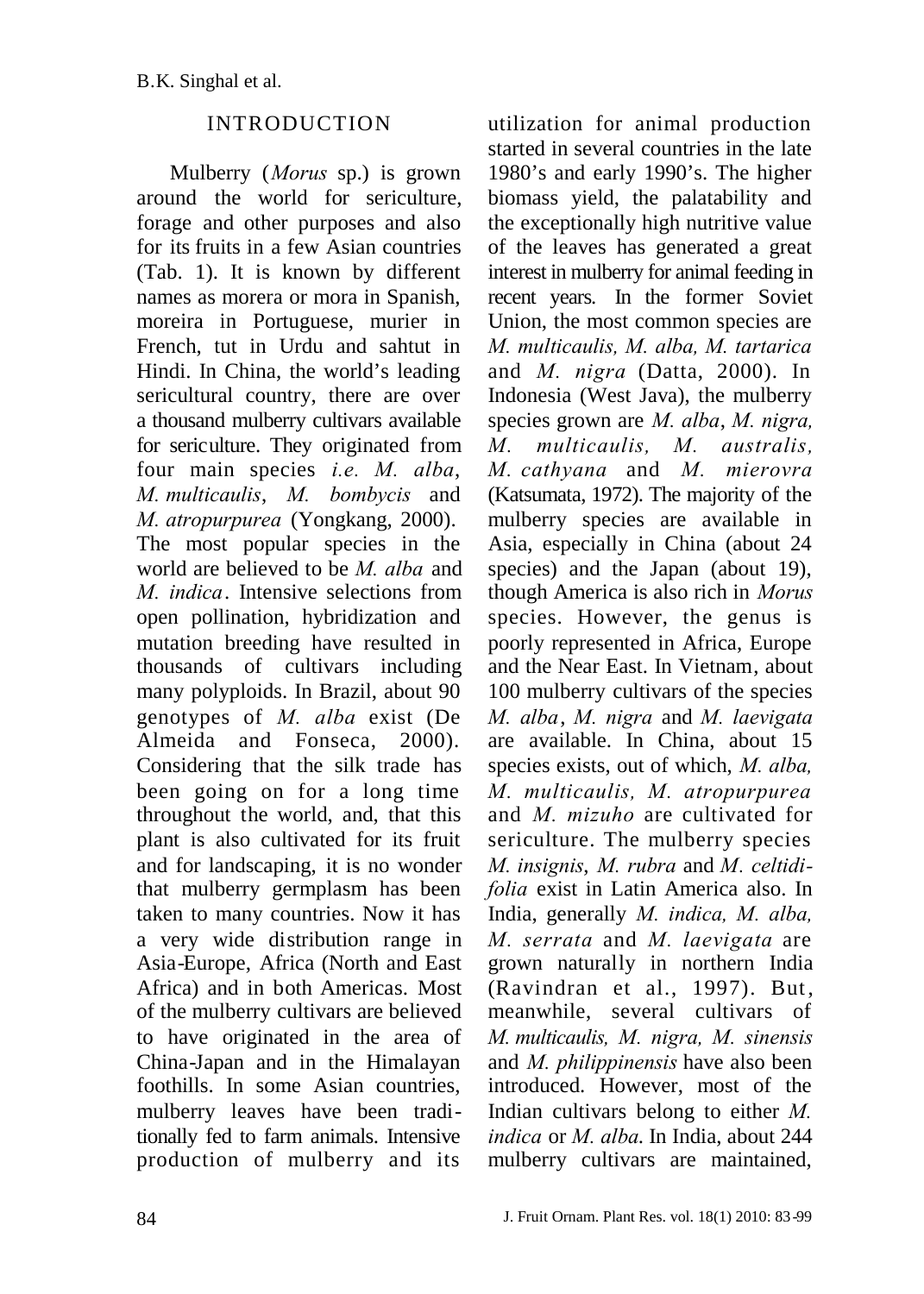|                                       | Mulberry utilization                             |                       |           |                          |                                 |
|---------------------------------------|--------------------------------------------------|-----------------------|-----------|--------------------------|---------------------------------|
| Country                               | mulberry<br>cultivation<br>area<br>$(x 1000$ ha) | Sericulture           | fruit     | forage/animal<br>feeding | other<br>uses                   |
| Egypt and<br>Tunisia                  | n.a.                                             | $\sqrt{}$             | $\sqrt{}$ |                          |                                 |
| Ethiopia                              | n.a.                                             | $\sqrt{}$             |           |                          |                                 |
| Kenya                                 | n.a.                                             | V                     |           | $\sqrt{}$                |                                 |
| Madagascar                            | n.a.                                             | $\overline{\sqrt{ }}$ |           |                          |                                 |
| Tanzania                              | n.a.                                             |                       |           | V                        |                                 |
| Argentina and<br>Bolivia              | n.a.                                             |                       |           |                          | $\sqrt{1}$                      |
| <b>Brazil</b>                         | 38                                               | V                     |           | V                        |                                 |
| Colombia                              | n.a.                                             |                       |           | V                        |                                 |
| Costa Rica                            | n.a.                                             |                       |           | $\sqrt{}$                |                                 |
| Cuba                                  | $<$ l                                            |                       |           | V                        |                                 |
| Dominican<br>Rep.                     | $\leq$ 1                                         |                       |           | $\sqrt{2}$               |                                 |
| El Salvador                           | $<$ 1                                            |                       |           | V                        |                                 |
| Guatemala                             | n.a.                                             |                       |           | V                        |                                 |
| Honduras and<br>Panama                | $<$ 1                                            |                       |           | $\sqrt{ }$               |                                 |
| Mexico                                | $<$ 1                                            | $\sqrt{}$             | √         | V                        | $\sqrt{1}$                      |
| Panama                                | $<$ 1                                            |                       |           | V                        |                                 |
| Peru                                  | n.a.                                             |                       |           |                          | $\sqrt{1}$                      |
| Saint Vincent                         | $< \! 1$                                         |                       |           | V                        |                                 |
| <b>United States</b>                  | n.a.                                             |                       |           |                          | $\sqrt{1}$                      |
| Afghanistan                           | n.a.                                             |                       |           | V                        |                                 |
| China                                 | 626                                              | $\sqrt{}$             |           |                          | $\sqrt{2}$                      |
| India                                 | 280                                              | $\sqrt{}$             |           | V                        | $\sqrt{3}$                      |
| Indonesia                             | n.a.                                             | V                     |           |                          |                                 |
| Japan                                 | n.a.                                             | V                     | $\sqrt{}$ | V                        | $\sqrt{2}$                      |
| Korea                                 | n.a.                                             | V                     |           |                          |                                 |
| Kyrgyzstan                            | n.a.                                             | $\overline{\sqrt{2}}$ | V         |                          |                                 |
| Malaysia                              | n.a.                                             | N                     |           |                          |                                 |
| Pakistan                              | n.a.                                             | $\sqrt{}$             |           | V                        |                                 |
| Philippines                           | n.a.                                             | V                     |           |                          |                                 |
| Syrian Arab<br>Republic and<br>Turkey | n.a.                                             |                       | $\sqrt{}$ |                          |                                 |
| Tajikistan                            | n.a.                                             | V                     |           |                          |                                 |
| Turkmenistan                          | n.a.                                             | V                     | √         |                          |                                 |
| Viet Nam                              | n.a.                                             | V                     |           | V                        |                                 |
| Uzbekistan                            | n.a.                                             | V                     |           |                          |                                 |
| Bulgaria                              | n.a.                                             |                       |           |                          | V                               |
| France                                | n.a.                                             |                       |           | V                        | $\overline{\sqrt{\phantom{1}}}$ |
| Greece                                | n.a.                                             |                       |           |                          | $\sqrt{1}$                      |
| Italy                                 | n.a.                                             |                       |           |                          | $\sqrt{1}$                      |
| Poland                                | n.a.                                             |                       |           |                          | $\sqrt{1}$                      |
| Spain                                 | n.a.                                             |                       |           |                          | $\sqrt{2}$                      |

Table 1. Mulberry utilization in the world (Sanchez, 2002)

Other uses:  $\sqrt{1}$  = Landscaping and gardening;  $\sqrt{2}$  = Medicinal and infusion;  $\sqrt{3}$  = Handicrafts and cabinet work;  $n.a. = data not available$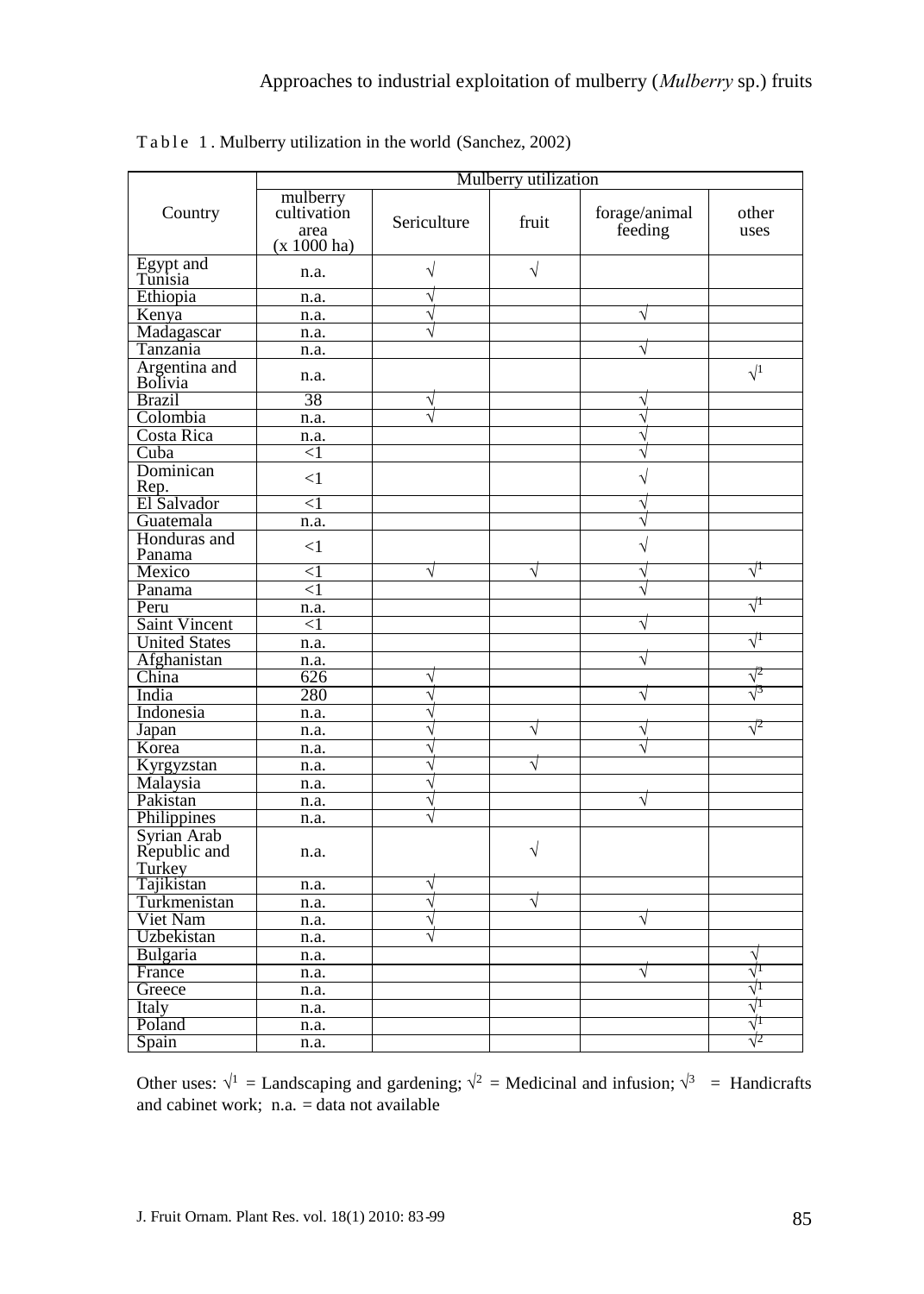and most of the states have taken up sericulture as an important agroindustry with high economic returns. Though mulberry cultivation is practiced in various climates, the major sericulture zone is tropical India covering Karnataka, Andhra Pradesh and Tamil Nadu states. The sericulture zone in India contributes about a 90 percent share of the country's silk production by growing mulberry cultivars Kanva-2, S-34, S- -36, S-54, DD, V-1 (all belong to *M. indica*), S-13 (*M. alba*) and MR-2 (*M. sinensis*). In the sub-tropical zone, West Bengal, Jammu and Kashmir, Uttaranchal, Uttar Pradesh and Himachal Pradesh are the major areas under mulberry cultivation with the cultivars S-1 (*M. alba*), S-799 (*M. latifolia*), S-1635 (*M. alba*), Tr- -10 (*M. australis*), BC2-59 (*M. latifolia*) and S-146 (*M. alba*) being the most popular. The cultivars Gosheorami (*M.multicaulis*), English Black (*M. nigra*), Okinawa (*M. alba*) and Chinese white (*M. alba*) are cultivated in temperate climates.

Globally, mulberry is exploited for feeding leaf to silkworms in order to obtain silk fiber or for animal feedstock production. All other plant parts have not been given much importance as far as industrial use is concerned. Mulberry fruit can also provide enormous economic additions just like the leaf, which has been utilized for silkworm rearing. Mulberry fruits are syncarpous formed by the coalescence of a spike of flowers. Similar to the blackberry, it is an aggregate fruit composed of many smaller fruits called drupes, appearing like swollen loganberry. When pollinated, the flowers and their fleshy bases begin to swell. Ultimately, they get completely altered in texture and colour and become succulent and full of juice. The shape and size of fruits vary from cultivar to cultivar. Usually they are ovoid or subglobose or ellipsoid to cylindrical. Mulberries have a stalk distinguishing it from blackberries and raspberries. The skin of the fruit is smooth and fragile, and its colour changes as it matures. Fruits of different genotypes are white, lavender and deep red to black. However, the colour of the fruit does not identify the species, as the genotypes of *M. alba* (white mulberry) can produce white, lavender or black fruits which are generally very sweet but often lack tartness. Red mulberry fruits are usually deep red, almost black, and its best clones have a flavour that almost equals that of the black mulberry. Black mulberry fruits are large and juicy with a good balance of sweetness and tartness that makes them the best flavoured species of mulberry. The ripe berries are delectably sweet like a cooling blend of the tastes of raspberry and strawberry while its refreshing tart taste is somewhat reminiscent of grapes. Mulberries ripen over an extended period of time unlike many other fruits which seem to come all at once. As a rule, the fast growing mulberry trees bear few berries in the first year The fruit have the richness of sweet cherries White and red mulberries and hybrid fruits generally are ready for harvest in spring. The fruits of black mulberries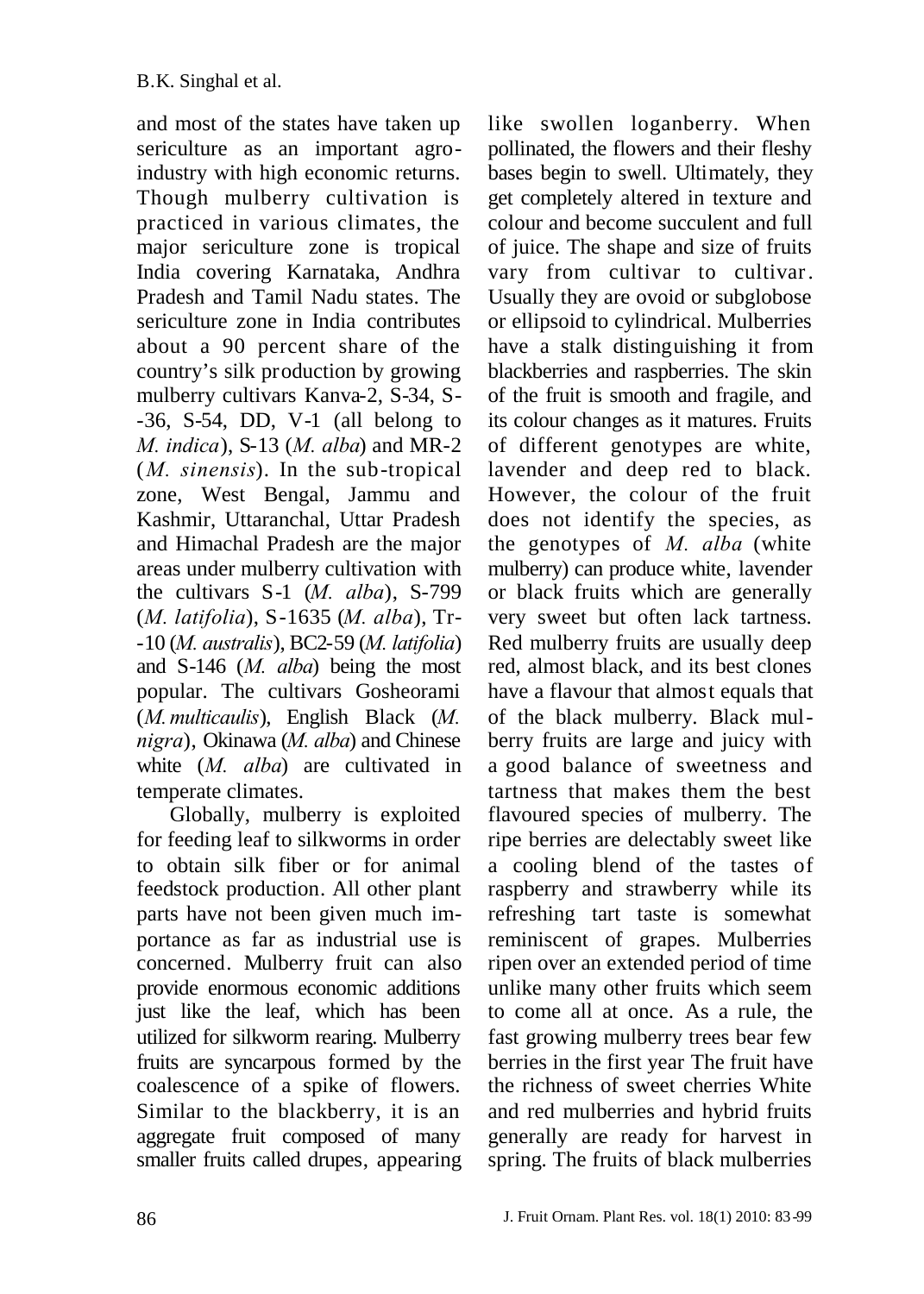ripen in summer to late summer depending upon the locality and the climate. The mulberry fruits are often harvested by spreading a sheet on the ground and shaking the branches. In some of the genotypes, the fruits are so ripe that just picking them breaks the fragile skin of the fruit and stains the fingers purple with juice.

## **Promising mulberry cultivars for fruit yield**

Most of the mulberries are white mulberry (*Morus alba*), black mulberry (*M. nigra*), Indian mulberry (*M. indica*) or the red mulberry (*M. rubra*). Korean mulberry (*Morus australis*), Himalayan mulberry (*M. laevigata*) and many [hybrid](http://www.tropicalforages.info/key/Forages/Media/Html/glossary.htm#FEFF006800790062007200690064) forms also exist between *Morus alba* and *M. rubra* and others. Generally mulberries were native to Asia but have spread to the temperate areas of northwest and central Asia, Europe and North America, through the tropics of Asia, Africa and Latin America, and to the southern hemisphere (southern Africa and South America). There are mulberry cultivars for many environments, from sea level to altitudes of 4,000 m, and from the humid tropics to semi-arid lands. In the Near East with 250 mm of [annual](http://www.tropicalforages.info/key/Forages/Media/Html/glossary.htm#FEFF0061006E006E00750061006C) [rainfall](http://www.tropicalforages.info/key/Forages/Media/Html/glossary.htm#FEFF007200610069006E00660061006C006C) and southwest USA, mulberry is also cultivated under irrigated conditions. Based on their origin, the following mulberry cultivars are highly promising for fruit yield.

# **United States of America**

 Wellington (*M. nigra*): Originated in Geneva, USA, takes several weeks for fruits to ripen. Medium sized fruits are of 2.5-3.0 cm in length with good flavoured sweet juice.

- Hicks Everbearing (*M. [rubra](http://chestofbooks.com/gardening-horticulture/American-Horticultural-Manual-Vol2/Olive-Olea-Europea.html#FEFF00520075006200720061)*): It originated in [Kentucky.](http://chestofbooks.com/gardening-horticulture/American-Horticultural-Manual-Vol2/Varieties-Of-The-Strawberry-I-K.html#FEFF004B0065006E007400750063006B0079) It is much like Downingin size and colour.
- Johnson (*M. rubra*): It is a popular shade-tree of San Antonio, Texas and in [Ohio.](http://chestofbooks.com/gardening-horticulture/American-Horticultural-Manual-Vol2/The-Raspberry.html#FEFF004F00680069006F005F0041006C00640065006E005F) The leaves of this cultivar are very large. Fruits are fleshy and juicy.
- Illinois (*M. alba* x *M. rubra*): The cultivar originated in White County, Illinois. It bears very long, black coloured fruits containing highly flavoured sweet juice.
- Tehama (*M. alba)*: It originated in Tehama county, California. White coloured succulent fruits are very large; about 7.0 cm in length, containing very sweet juice.
- Shangri La (*M. alba*): The cultivar originated in Naples, Florida. It has large black fruits.
- Collier (*M. alba* x *M. rubra*): Originated in America, it is an everbearing fruit cultivar. It has a long ripening period. The purple to black coloured fruits are 2.0 -2.5 cm in length containing sweet flavoured juice with a little trace of tartness.
- Kaester (*M. nigra*): It originated in Los Angeles, California. It bears deep purple to black coloured fruits; about 1.5-2.5 cm in length. Highly flavoured juice with a good balance of sweetness and tartness.
- Riviera (*M. nigra*): The cultivar originated in Vista, California. Elongated deep purple to black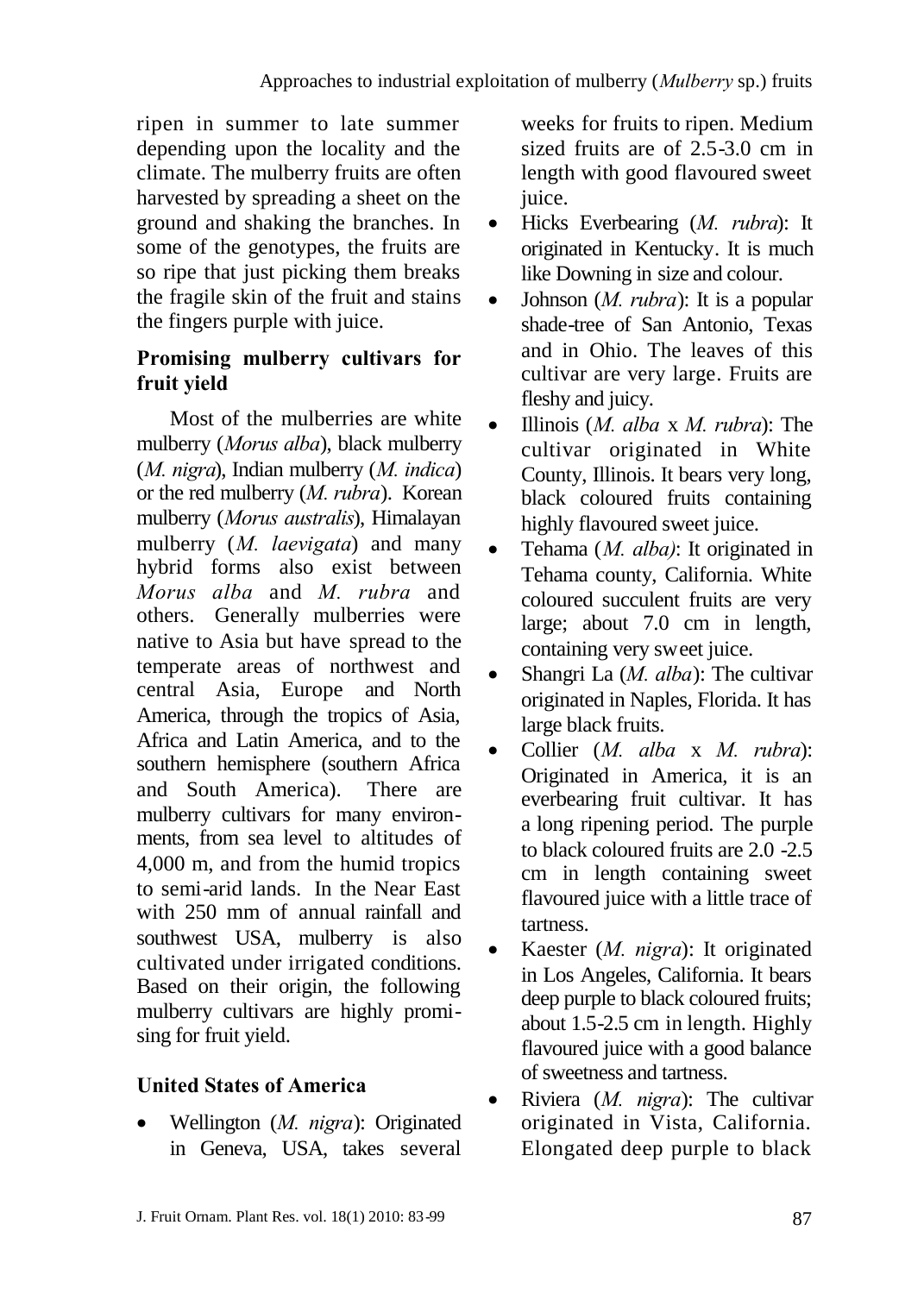coloured fruits are 2.5 - 3.75 cm in length containing very sweet juice.

 Stubbs (*M. rubra*): Fruits are very large; about 5.0 cm in length with a diameter of about 1.7 cm. It is valuable cultivar in the South which does well under irrigation in southwest Texas.

# **North America**

- Thorburn and Trowbridge (*M. alba*): It is found in N. America and is considered as one of the best cultivars for producing good quality fruits in northern latitudes.
- New American (*M. alba*): The cultivar is hardier in Ohio and in the Southeast and South, but is not as hardy in the West. It was selected N. America and is considered to be the best genotype for producing good quality fruits in northern latitudes. Black coloured fruits are quite big and juicy.

# **China**

- Russian (*M. tartarica*): The cultivar was introduced to Europe from China. It bears reddish black coloured good quality sweet fruits.
- Pendulum (*M. alba*): The cultivar grown at Kew bears with very tasty juicy fruits.
- Nana (*M. alba*): It is a dwarf shrub cultivar.
- Hunza seedless (*M. alba*): The medium-sized fruits are pure white and seedless. They are usually dried and stored by the people of Hunza, who use fruits as a staple part of their diet.
- Black Persian (*M. nigra*): The Persian mulberry is widely admired and reportedly grown extensively in Russia on collective farms for eating the fresh fruit and for canning. It is extensively grown in California, Arizona and Texas. In California, the cultivar fruits from May to the October. It bears large black fruits of about 2.5 cm in length and breadth with rich flavoured juice. Black mulberry trees of the Persian cultivar can grow up to 20 feet high, and the berries can be harvested by shaking the trees and collecting the mulberries on sheets which have been placed beneath.
- Downing (*M. alba*): It is cultivated in USA and the fruits are black with excellent flavour.
- English Black (*M. nigra*): It is cultivated in South America. Fruits are 2.5 to 4.0 cm in length with a diameter of about 1.25 cm.
- Beautiful Day (*M. alba*): It is a medium sized highly productive tree requiring little care. It produces medium to large white coloured fleshy sweet fruits.

# **Pakistan**

 Pakistan (*M. alba*): It originated in Islamabad, Pakistan and bears very long, deep red fruits of about 6.00- 8.50 cm. in length. Fruits are of excellent quality with a sweet taste.

Black, red and white mulberries are widespread in Northern [India,](http://www.answers.com/topic/india) [Azerbaijan,](http://www.answers.com/topic/azerbaijan) [Syria,](http://www.answers.com/topic/syria) [Armenia,](http://www.answers.com/topic/armenia) [Pakistan,](http://www.answers.com/topic/pakistan) [Iran](http://www.answers.com/topic/iran) and [Afghanistan,](http://www.answers.com/topic/afghanistan) where trees and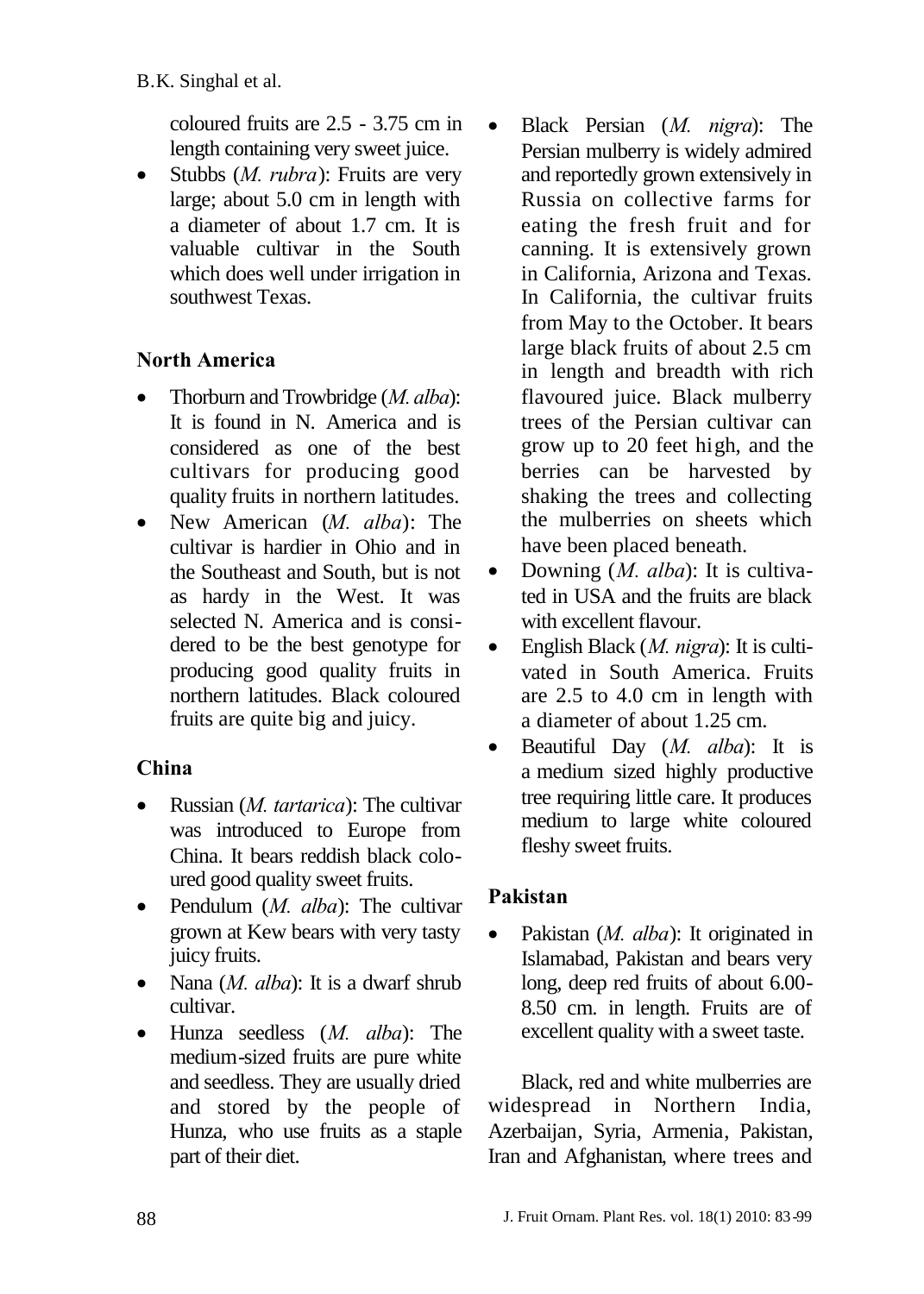fruits are known by the [Persian](http://www.answers.com/topic/persian-language)derived names i.e*.* toot (mulberry) or shahtoot (King's or "superior " mulberry). [Jam](http://www.answers.com/topic/fruit-preserves) and syrup are often made from fruits in these regions.

## **Promising mulberry fruit yielding genotypes in Japan**

Most of the mulberry cultivars in Japan belongs to *M. bombysis* Koidz, *M. alba* and *M. latifolia* Poiret. Cultivars belonging to *M. bombysis* are primarily cultivated in cold regions, such as the Tohoku district. *M. latifolia* cultivars are mainly cultivated in warmer places, such as the Kyushu district. However, cultivars of *M. alba* are cultivated in a wider area, from Kyushu to Tohoku district, since they have intermediate traits of these two species. Besides these, *M. acidosa* Griff. grows naturally and is cultivated in the southwest islands, including the Okinawa islands. *M. kagayamae* Koidz and *M. boninensis* Koidz are indigenous to the remote islands of Hachijoujima and Ogasawara, respectively. For the production of fruits, the genotypes Kataneo and Okaraguwa have been identified as very promising among 260 mulberry genotypes screened by Machii et al. (1999). In Okaraguwa, every fruit is of about 7.15 g. Iijima and Oshigane (1991) screened a large number of genotypes for making jam. Tanaka and Tachibanada (1988) analyzed mulberry fruit sugar and organic acid content for mulberry wine.

#### **Promising mulberry genotypes for fruits in China**

Although there are many species of *Morus,* the one grown in China is the white mulberry (alba  $=$  white). One of the primary uses of the plant is for rearing silkworms. China has been producing silk since ancient times and remains one of the world's leading countries for silk production. The Chinese term for the mulberry plant is sang, and the fruits are known in China as sanshenzi or sangshen.

## **Mulberry in Azerbaijan**

There are three main species of mulberries *i.e.* white, red and black cultivated throughout Azerbaijan. The white mulberry, in particular, grows in the forests stretched along the Kur, Araz and Samur rivers. But in Baku, the capital city of Azerbaijan, mulberry trees can be found in parks and along streets and boulevards. It is one of the favorite fruits. Mulberry trees are not just grown for their fruit, but, in the summer, village residents around Baku sit and drink tea or play cards in the cool shade of mulberry trees (www.itmonline.org, 2009). A song has even been written about the mulberry tree. Today, mulberry trees (most frequently those bearing black fruit) line the streets of Baku and lend shade to courtyards. In the countryside, mulberry trees are often found in orchards and courtyards, along with a cultivar of other fruit trees like cherry, fig, pomegranate, apricot, apple and pear. Originally, male (fruitless) mulberry trees were planted along the streets and in the parks of Baku in order to provide shade and decoration. But somehow it happened that some female trees got planted as well. When their fruit becomes ripened, it tends to drop to the ground and stain the sidewalks.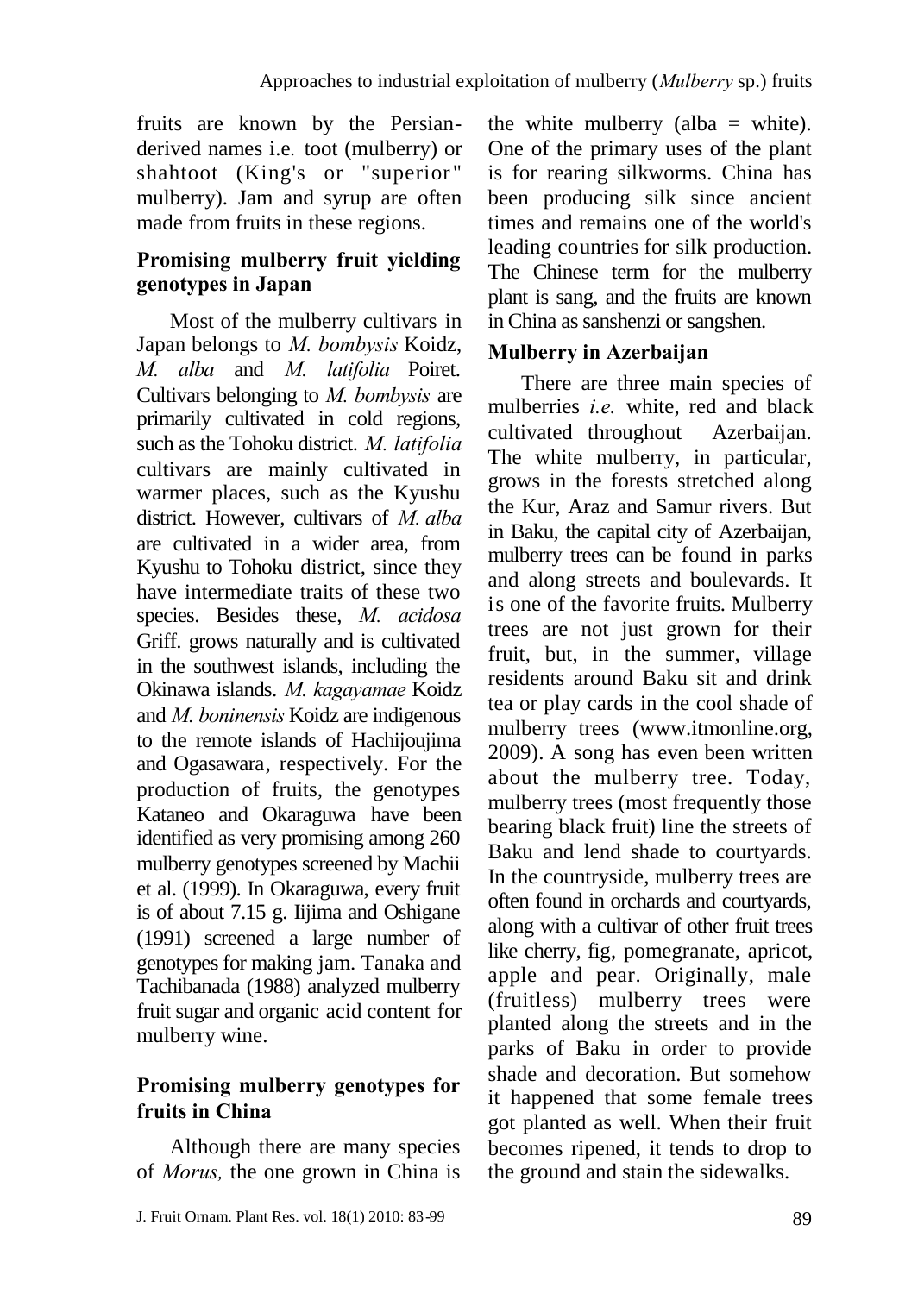## **Elite exotic and indigenous mulberry accessions for fruit yield in India**

264 exotic and 836 indigenous mulberry accessions are being conserved at the field gene bank of Central Sericulture Germplasm Research Centre, Hosur, India (Kumaresan et al., 2008). The elite mulberry accessions found are MI-0118, MI-0171, MI-0249, MI-0300, MI-0497, MI-0512, MI-0059, MI-0506, MI-0380, MI-0572, ME-0004 and ME-0042, with variations in fruit yield per plant (Tab. 2). Besides, some of the genotypes of *M. laevigata*, namely MI-0365, MI-428, MI-0531 and MI-0340 bear long sweet fruits. Likewise, some of the accessions, namely, MI-442, MI-511, MI-0469 of *M. alba* bear highly sweet, white fruits. These being low leaf yielding accessions, have tremendous scope for fruit utilization.

In the Tamil Nadu state of tropical India, the mulberry cultivar MR-2 has been reported to yield about 40-50 g. of fruit per plant. The estimated production is 200-250 kg of fruit in one season, for an acre of irrigated bush plantation which has 90 x 90 cm spacing. Out of two fruiting seasons, higher fruit production has been reported during spring than summer (Masilamani et al*.,* 2008). In the spring season, 50-60% juice content has been reported whereas only 30- 40% has been reported for the summer season.

In Indian sub tropics, the mulberry cultivars Tr-10, Chinese white, MS-9404, S-146 and Mandalaya get lots of fleshy purple to black coloured sweet fruits from March to April. The highest fruit yield of 11.021 kg per

tree is found in the cultivar MS-9404 (Tab. 3). As much as 8.820 liters of fruit juice per tree has also been extracted. Juice is very sweet to a little sour in taste. But, in the field, the cultivar S-146 is more common for sericulture activities, where one tree provides about 1.847 liters of thick purple black coloured flavoured juice of sweet to sour taste. The juice is found suitable for industrial exploitation in the horticulture industry and for preparation of fruit jam, pulp and other horticulture products and uses (Singhal et al., 2009b).

In the temperate region of India, the amount of fruits from *M. multicaulis* and English Black is very high per tree compared to the few fruits of the cultivars Tr-8 and Okinawa (Tab. 4) (Khan and Singhal, 2006). Fruits are available during the spring season of Kashmir, India (the fourth week of March to the first week of June).

# **Mulberry fruit exploitation**

Well ripened mulberry fruits are very sweet and are offered in the Indian market as a fruit dish for the dining table. In the United States, mulberry is not grown commercially because the fruits are so fragile and perishable. This factor makes them very rare and sought after, especially in California. Restaurant chefs have been known to line up for hours at outdoor markets to buy these fashionable berries at 10 \$ to 15 \$ for a pound of fruit. In the Los Angels area, some Iranian immigrants have even resorted to planting their own mulberry orchards, so that, they will have easy access to their favorite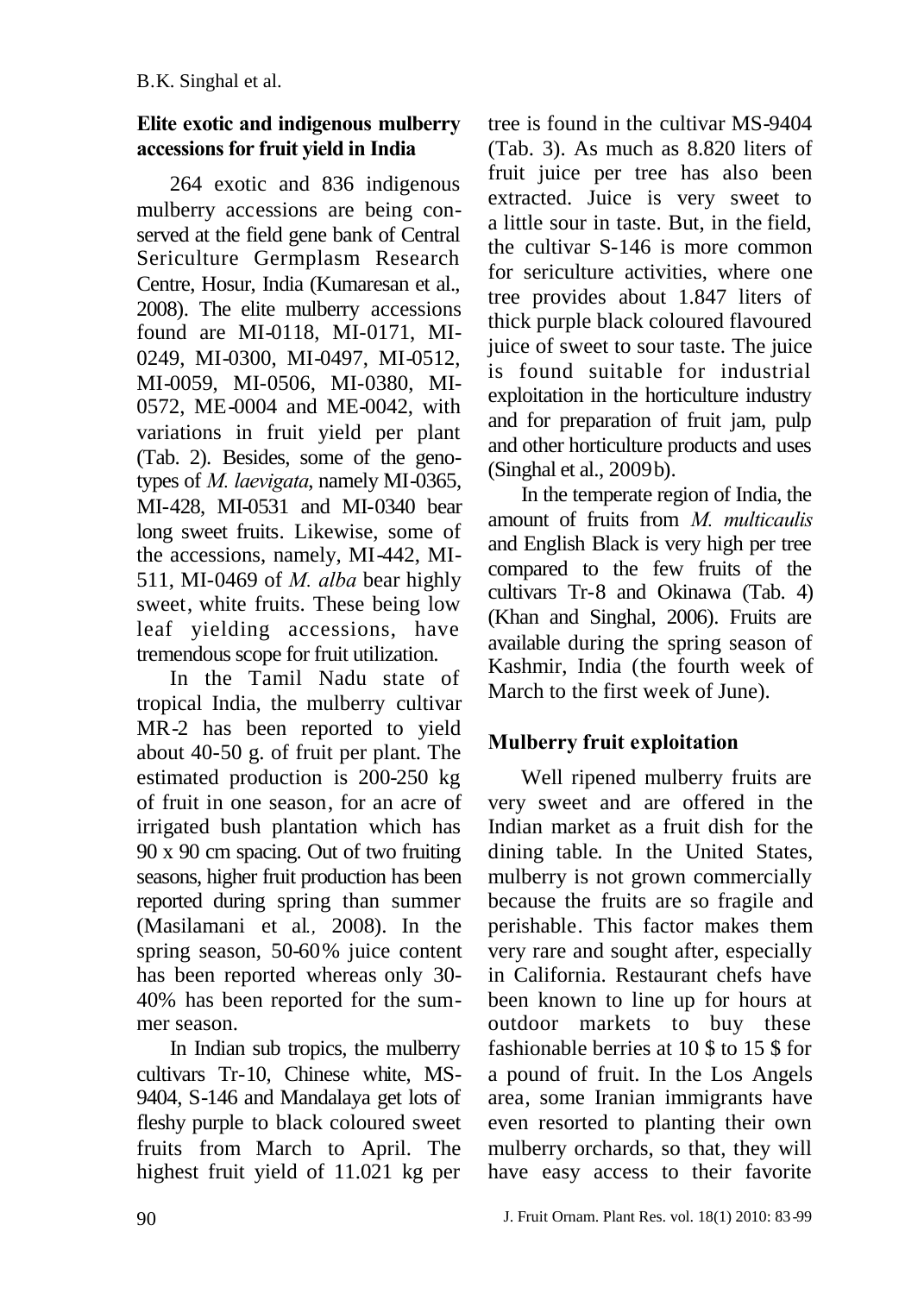| Mulberry accession | Fruit colour | Range of fruit length<br>[cm] | Range of fruit<br>yield per plant<br>[kg] |
|--------------------|--------------|-------------------------------|-------------------------------------------|
| $MI-0118$          | pink         | $2.22 - 2.50$                 | 1.50-2.00                                 |
| MI-0171            | black        | $2.50 - 3.20$                 | $2.00 - 2.50$                             |
| MI-0249            | white        | 1.50-2.00                     | $2.00 - 2.50$                             |
| MI-0300            | white        | 1.50-2.00                     | $2.00 - 2.50$                             |
| MI-0497            | black        | $1.60 - 2.00$                 | $2.00 - 2.50$                             |
| MI-0512            | white        | 1.50-2.00                     | 1.50-2.00                                 |
| MI-0059            | pink         | $1.60 - 2.00$                 | $1.60 - 2.00$                             |
| MI-0506            | black        | $2.00 - 2.50$                 | $2.00 - 2.50$                             |
| MI-0380            | pink         | $6.00 - 7.00$                 | 1.50-2.00                                 |
| MI-0572            | black        | $6.00 - 7.00$                 | 1.50-2.00                                 |
| <b>ME-0004</b>     | black        | 2.50-2.70                     | $2.00 - 2.50$                             |
| ME-0042            | pink         | $1.50 - 2.00$                 | 1.50-2.00                                 |

Table 2. Elite exotic and indigenous mulberry accessions for fruit yield in India (Kumaresan et al., 2008)

Table 3. Fruit characteristics of different mulberry cultivars under sub tropical conditions of India (Singhal et al., 2009b)

| Fruit                                   | Mulberry cultivars                     |                                            |                                            |                 |                                            |
|-----------------------------------------|----------------------------------------|--------------------------------------------|--------------------------------------------|-----------------|--------------------------------------------|
| characteristics                         | $S-146$                                | $Tr-10$                                    | Chinese<br>White                           | MS-<br>9404     | Manda-<br>laya                             |
| Fruit length [cm]                       | 1.41                                   | 1.52                                       | 1.57                                       | 2.15            | 1.41                                       |
| Fruit breadth<br>$\lfloor$ cm $\rfloor$ | 0.96                                   | 1.02                                       | 0.94                                       | 1.24            | 0.95                                       |
| Length of fruit<br>stalk [cm]           | 0.46                                   | 0.61                                       | 1.16                                       | 1.24            | 1.02                                       |
| Average weight<br>per fruit [g]         | 1.01                                   | 1.28                                       | 1.05                                       | 1.891           | 0.954                                      |
| Total number of<br>fruits per tree      | 3303                                   | 5763                                       | 2615                                       | 5902            | 2172                                       |
| Fruit yield per<br>tree $[kg]$          | 3.294                                  | 7.352                                      | 2.705                                      | 11.021          | 1.983                                      |
| Juice content per<br>tree [liter]       | 1.847                                  | 4.267                                      | 2.602                                      | 8.820           | 1.473                                      |
| Taste                                   | highly<br>sweet<br>to a little<br>sour | moderately<br>sweet<br>to a little<br>sour | moderately<br>sweet<br>to a little<br>sour | highly<br>sweet | moderately<br>sweet<br>to a little<br>sour |
| Colour                                  | purple<br>black                        | purple<br>black                            | purple<br>black                            | pinkish<br>red  | purple                                     |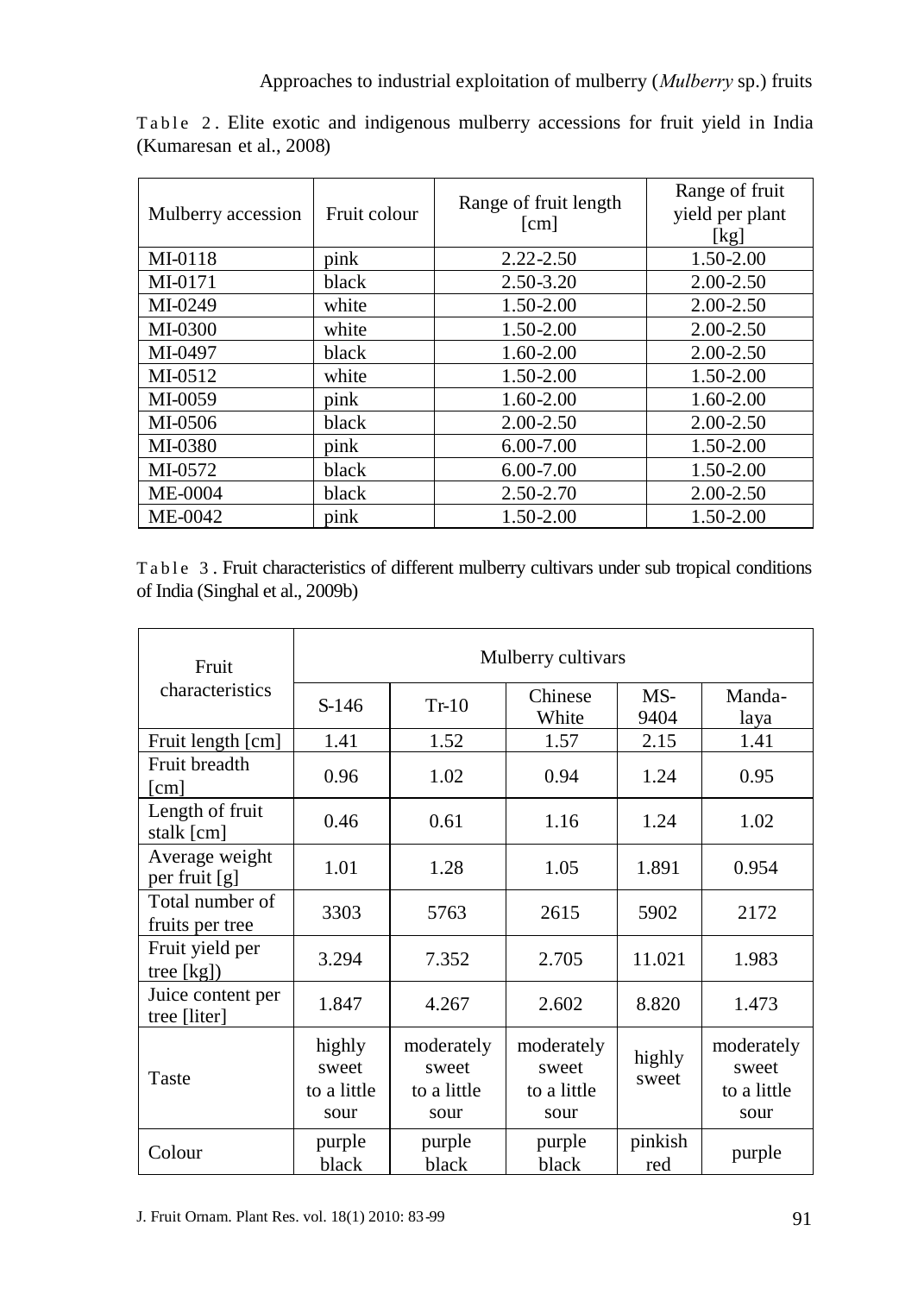#### B.K. Singhal et al.

| Mulberry cultivar | Average fruit yield per tree<br>[kg] |
|-------------------|--------------------------------------|
| Morus multicaulis | 10.85                                |
| English black     | 8.35                                 |
| S-1531            | 2.71                                 |
| S-1301            | 2.63                                 |
| Okinawa           | 1.75                                 |
| $Tr-8$            | 0.36                                 |

Table 4. Fruit yield of elite mulberry cultivars in Indian temperatures (Khan and Singhal, 2006)

fruit. To pick mulberries, a person climbs up the tree and shakes the branches, causing the fruit to drop onto a cloth or plastic sheet below. The berries are very delicate and therefore need to be handled carefully so that they don't break open, because the stain does not wash out easily. In Azerbaijan, during the off season, mulberry fruits are enjoyed in the form of mulberry syrup concentrates known as doshab and bakmaz. Besides its sweet taste, fruits are also used as a medicine to protect against diseases of the liver, gall bladder and heart (Alakbarov and Aliyev, 2000).

#### **Chemical composition of mulberry fruit**

A well ripened fruit has a mouth watering sweet taste with a pleasant flavour. Its chemical composition has been depicted in Table 5. Due to very high nutritional value, mulberry fruits are used for the health benefits of human beings (Singhal et al., 2003, 2005ab). Moreover, fruit contains nutrient elements of vital importance in human metabolism (Akbulut and

Musazcan, 2009). In black mulberry (*M. nigra*) fruits, Koyuncu (2004) there is malic acid in the range of 35.4-198.5 mg/g followed by citric acid (5.5-23.4 mg/g). Tartaric acid, oxalic acid and fumaric acid were at a level of4.16, 0.62 and 0.019 mg/g, respectively.

## **Anti-obesity mulberry fruit drink**

A new UK fruit juice company "Fairjuice" has launched a super fruit drink prepared from pure fresh pressed mulberry fruits which is full of antioxidants. It is also a source of resveratrol which is considered to be beneficial for heart health. It also suppresses the appetite, which is why it has been reported as a useful drink against obesity (Fairjuice, 2008).

## **Horticulture products**

In recent years, with considerable work on cultivating mulberry plants under various conditions, mulberry fruit juice has been commercially produced as a health beverage, and it has become very popular in China, Japan and Korea. Without adding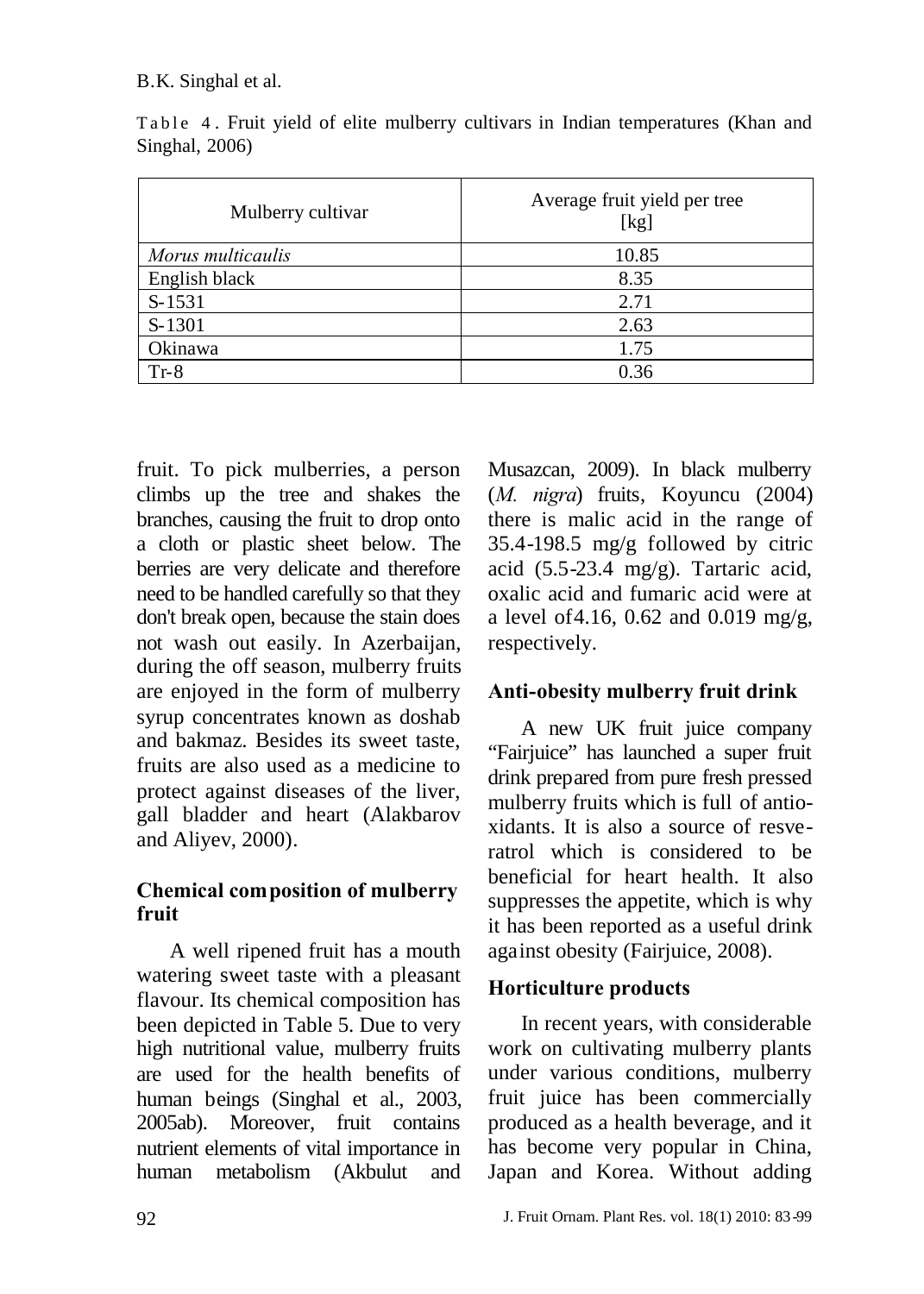| Chemical constituents                                       | Quantity                    |  |  |
|-------------------------------------------------------------|-----------------------------|--|--|
| Carbohydrates                                               | $7.8 - 9.0\%$               |  |  |
| Protein                                                     | $0.5 - 1.4\%$               |  |  |
| Fatty acids (linoleic, stearic and oleic acids in<br>seeds) | $0.3 - 0.5\%$               |  |  |
| Free acid (mainly malic acid)                               | $1.1 - 1.8\%$               |  |  |
| Fiber                                                       | $0.9 - 1.3\%$               |  |  |
| Ash                                                         | $0.8 - 1.0%$                |  |  |
| Moisture                                                    | 85-88%                      |  |  |
| Calcium                                                     | $0.17 - 0.39\%$             |  |  |
| Potassium                                                   | $1.00 - 1.49%$              |  |  |
| Magnesium                                                   | $0.09 - 0.10\%$             |  |  |
| Sodium                                                      | $0.01 - 0.02\%$             |  |  |
| Phosphorus                                                  | $0.18 - 0.21%$              |  |  |
| Sulphur                                                     | $0.05 - 0.06\%$             |  |  |
| <b>Iron</b>                                                 | $0.17 - 0.19%$              |  |  |
| Carotene                                                    | $0.16 - 0.17\%$             |  |  |
| Ascorbic acid                                               | $11.0 - 12.5$ mg/100 g      |  |  |
| Nicotinic acid                                              | $0.7 - 0.8$ mg/100 g        |  |  |
| Thiamine                                                    | $7.0 - 9.0 \,\mu g/100 \,g$ |  |  |
| Riboflavin                                                  | $165 - 179 \,\mu g/100 \,g$ |  |  |

Table 5. Chemical composition of mulberry fruit (Singhal et al., 2009b)

preservatives, the original juice of mulberry fruit remains fresh under cold storage for 3 months, while the bottled beverage remains fresh at room temperature for about 12 months (Dharmananda, 2008). From one acre of mulberry tree cultivation; which has a spacing of 8 x 9' between tree to tree and row to row about 1993 kg of fruit jam and 2794 liters of fruit pulp can be prepared in sub tropical India. The market survey revealed an income of 1063.72 US \$ and 1161.70 US \$ from the sale of

jam and pulp, respectively in Indian markets (Singhal et al., 2009b).

#### **Fruit sauce and cakes**

Many desserts are made from the Persian mulberries along with sauces, pie-making, cakes and jelly ([www.tytyga.com,](http://www.tytyga.com/) 2009).

#### **Mulberry fruit tea**

In Chinese markets, mulberry is often provided in the form of a paste called sangshengao. The paste is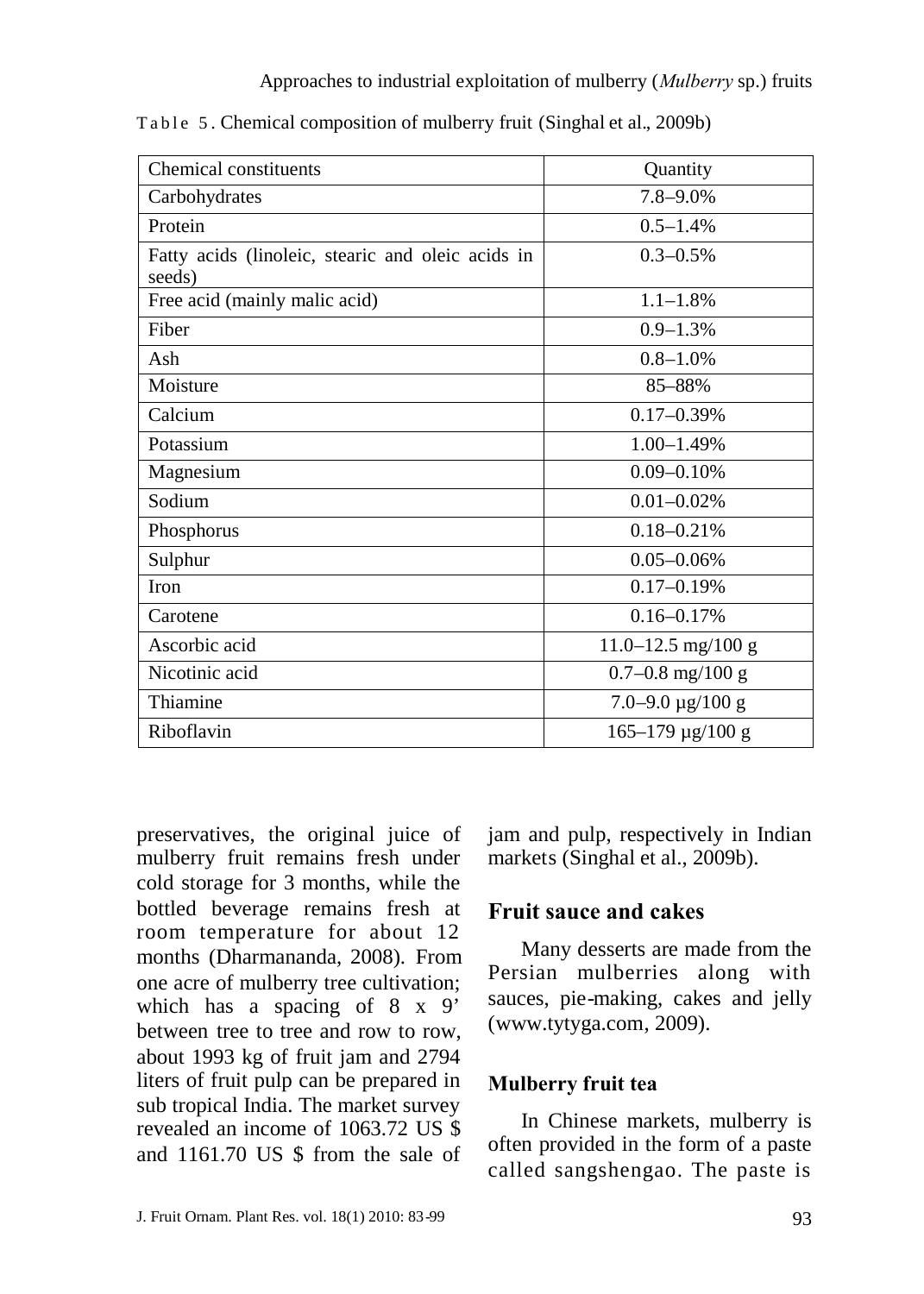mixed in hot water to make a tea to improve the liver and kidney and sharpen the hearing and brighten the eyes. For this application, it is combined with the traditional formula Yiqi Congming Tang, which is used for deficiencies in hearing and vision ([www.itmonline.com,](http://www.itmonline.com/) 2009). In Iran, dried mulberries are used as a sweetener in black tea. After a sip of tea, dried mulberry fruits are eaten to sweeten the mouth([www.reci](http://www.reci-pezaar.com/)[pezaar.com,](http://www.reci-pezaar.com/) 2007; [www.rawe](http://www.rawe-picurean.net/)[picurean.net,](http://www.rawe-picurean.net/) 2009).

## **Mulberry fruit powder**

Mulberry fruits can be dried and stored as a powder. About 10 g of dried fruits provides about 100 mg of anthocyanins. As it contains resveratrol, fruit powder works as an anti-mutagen which can inhibit the mutation of healthy normal cells into cancerous cells (Hou, 2003). It is believed to prevent heart disease, cancer and other diseases associated with chronic inflammation. The fruit powder has an anti-aging effect on cells because it combats free radical damage. Fruit powder promotes healthy cholesterol and controls carbohydrate digestion in the human body ([www.znaturalfoods.com,](http://www.znaturalfoods.com/) 2009; www. yourhealthyourherbs.com, 2009; Liu et al., 2009).

## **Mulberry fruit wine**

Over-ripened and sour fruits can be converted into mulberry wine (Ehow, 2009). The wine has a sweet and sour taste. A glass of mulberry wine a day helps get rid of impurities

and coprostasis (faecal residue in the intestines) in the body which can help make the body slim. The wine made by immersing the mulberry in rice wine or grape wine works as medicine for weakness after diseases that can also be used to tonify masculine vitality and benefit overall vitality. In Azerbaijan, Georgia and Armenia, a potent liqueur "Tut araghi" made from mulberry fruit juice is very popular. It is one of the national Azerbaijani versions of vodka. It is believed that small dose of the drink protects against stomach and heart diseases (Alakbarov and Aliyev, 2000). In Greece, mulberry fruits are used for the production of the traditional aromatic mouro distillate. Soufleros et al. (2004) standardized the production process of mouro distillate for its safe use as an alcoholic beverage. Mulberry fruit wine is very popular as a ladies drink in Europe.

## **Food colorant**

Mulberry fruits are rich in anthocyanins and deserve to be exploited for the industrial production of natural colour to be used in the food industry. In particular, it is known to contain cyanin, which contributes the red pigment that gives the fruit a red to purple colour. The major anthocyanins found are cyaniding-3-glucoside and cyaniding-3-rutinoside. These pigments hold potential for use as dietary modulators, of mechanisms for various diseases, and as natural food colorant (Wrolstad, 2001). As synthetic pigments are unsafe, there is a demand for natural food colorants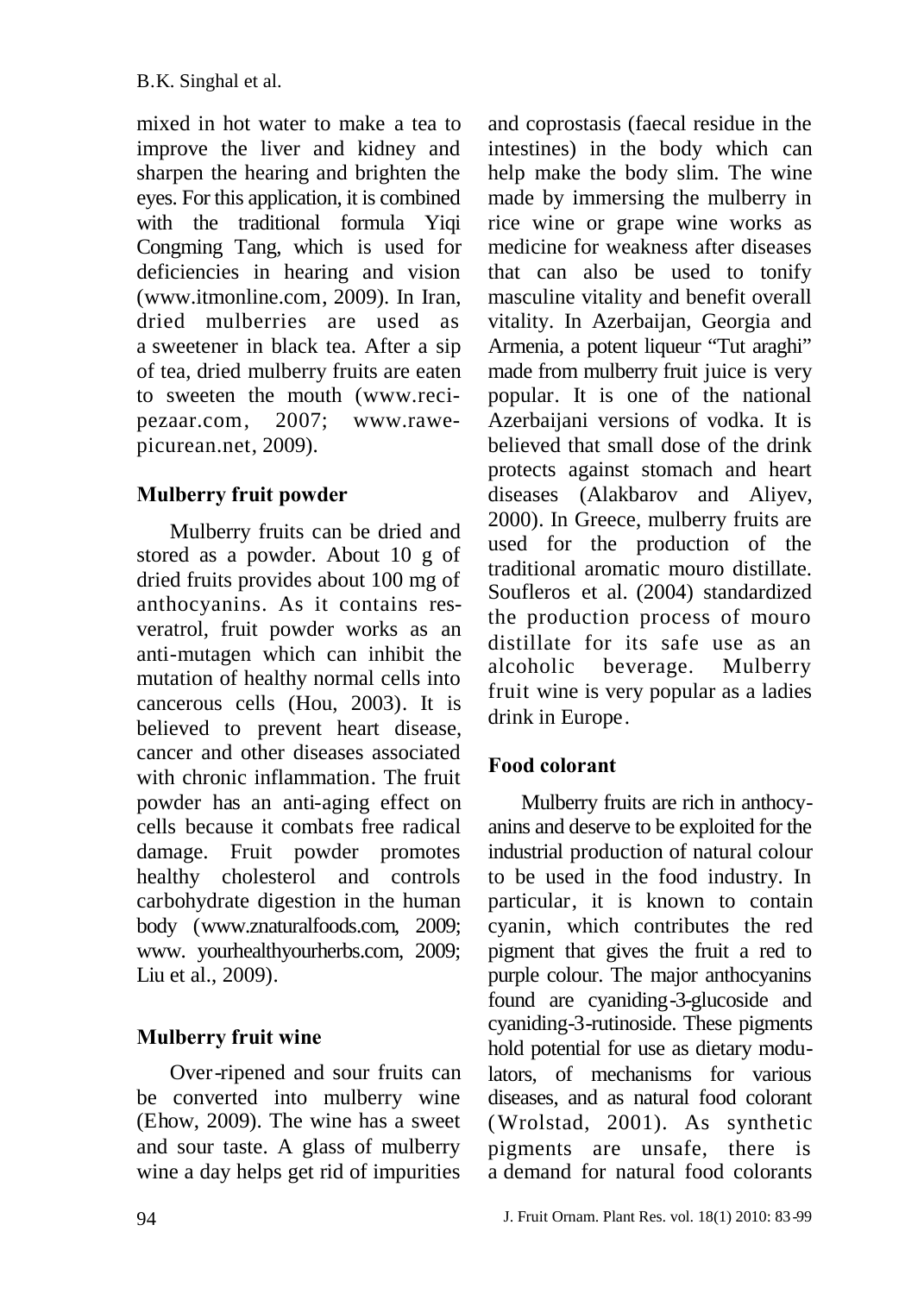in the food industry. Since these are water-soluble, they are easily extractable and incorporated into the aqueous food systems. A cheap and industrially feasible method to purify anthocyanins from mulberry fruit has already been established (Liu et al., 2004), which could be used as a fabric [tanning](http://www.answers.com/topic/tanning) agent or food colorant of high color value. It is found that out of 31 Chinese mulberry cultivars tested, the total anthocyanin content varies from 148 mg to 2725 mg per liter of fruit juice. Total sugars, total acids and vitamins remain intact in the residual juice which can be used for pulp and wine preparation. However, anthocyanin content depends upon the climate of the area of cultivation. Anthocyanin content is particularly high in dry regions. Tropical [seri](http://www.answers.com/topic/sericulture-2)[culture](http://www.answers.com/topic/sericulture-2) countries could make quite a good profit with the industrial production of anthocyanin from mulberry fruits.

# **Diabetes control syndrome**

Mulberry fruits are reported as antidiabetic with antioxidative properties (Kim et al., 1996, 1998). Hong et al. (2004) found that mulberry fruit strengthens the antioxidative defence system and reduces damaging oxidative substances in the erythrocytes of diabetes induced rats. The accumulation of thiobarbituric acid reactive substance (TBARS) is checked

# **Mulberry fruit as feed supplements to ruminant livestock**

Habib (2004) has reported that a multinutrient feed block prepared from mulberry fruits has increased milk production from 30% to 50% in livestock with low disease incidence. It is found that a farmer can earn about US \$ 17-26 per month during the mulberry season from commercial preparation of mulberry fruit blocks. It is mentioned that the technology of utilizing mulberry fruits as feed blocks for animals can be exploited as an income-generating micro enterprise.

# **Mulberry fruits in pharmaceutical industry**

The sole use of mulberries in modern medicine is for the preparation of syrup; to add flavors and natural colour in medicines (Singhal et al., 2001, 2003). The mulberry fruit is used for many medical purposes such as for balancing internal secretions and enhancing immunity (Kim and Bonchohak, 1991, Venkatesh Kumar and Chauhan, 2008). It is used to treat urinary incontinence, tinnitus, dizziness, constipation, sore throat, depression and fever. The fruits of *M. alba* have a cooling and laxative property and are used in throat infection, dyspepsia and melancholia (Jain and De Filipps, 1991). The juice which is refrigerant is used as a drink in febrile diseases. It checks thirst and cools the blood. The fruit juice is commonly used for reducing high fever as febrifuge. This is the first treatment normally given to any patient with symptoms of fever during endemic malaria (Shivakumar et al., 1995). It is mentioned by Singh (1997) that syrups and recipes prepared from fruits of *M. alba* are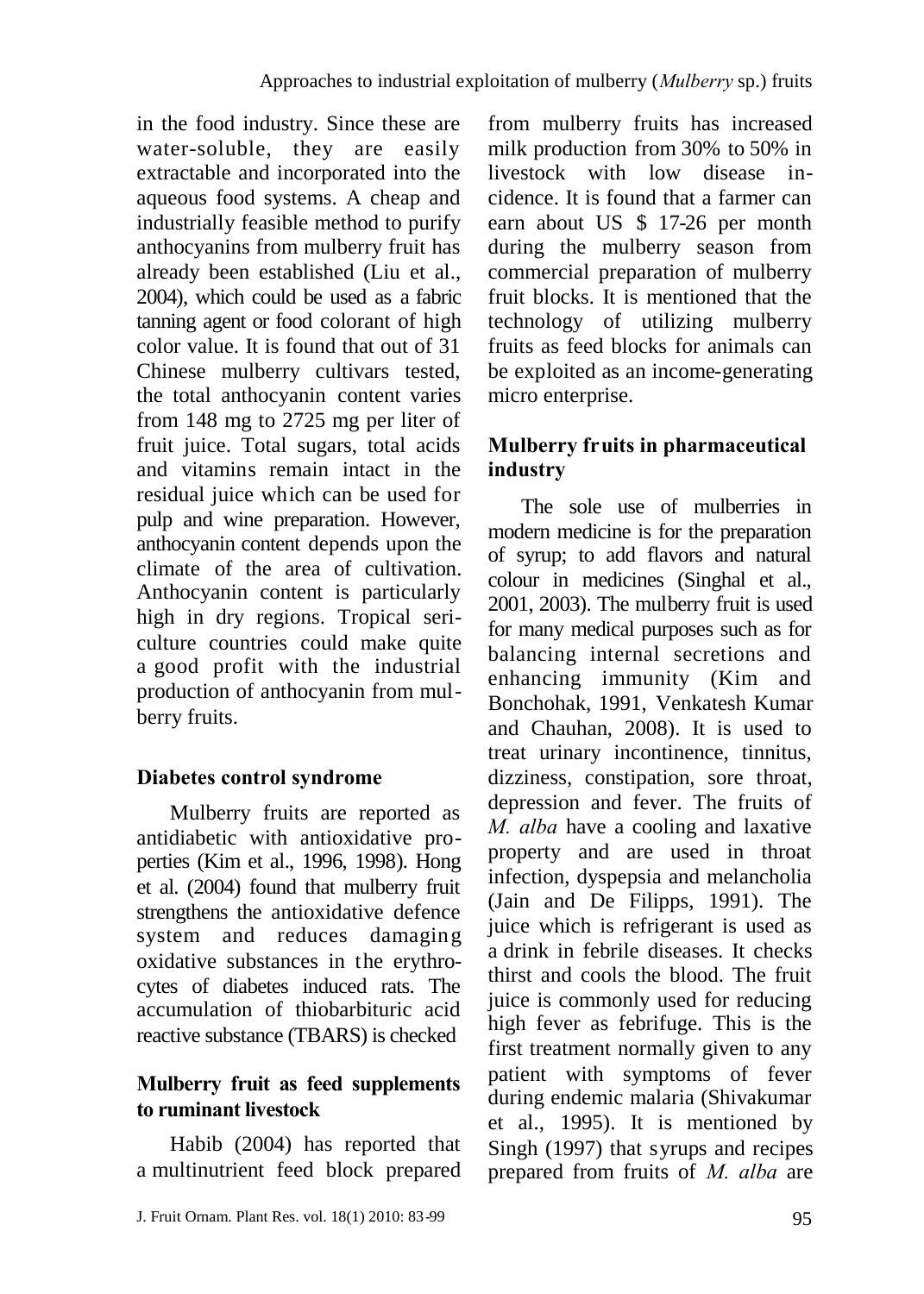used against hyperlipemia, constipation and insomnia, antiaging, premonitory and apoplexy. It is further mentioned, that, decoctions prepared from fruits are used against cerebral arteriosclerosis, chronic nephritis, kidney asthenia, central retinitis and nasopharyngeal cancer. Ripened fruit works as a good appetizer and are carminative. Fruits are also used for loss of appetite, flatulence and for controlling intestinal parasites like tapeworm. Fruits can nourish and promote the production of body fluid. As juice has a faint scent and sweet taste, it is suitable for people of all ages.

## **CONCLUSION**

Mulberry (*Morus* sp.) is generally utilized for feeding leaf to silkworms to obtain silk. But the fruits of this genus also have tremendous potential for providing various valuable industrial products of very high economic value for human beings.

#### **REFERENCES**

- Akbulut M., Musazcan M. 2009. Comparison of mineral contents of mulberry (*Morus* spp.) fruits and their pekmez (boiled mulberry juice) samples. INT. J. FOOD SCI. AND NUTRI. 60: 231-239.
- Alakbarov F., Aliyev I. 2000. Silk Road – The origin of the mulberry trees. AZERBAIJAN INTERNATIONAL 8: 3.
- Datta R.K. 2000. Mulberry cultivation and utilization in India. FAO Electronic conference on mulberry for Animal Production (*Morus* 1-L),

Rome, Italy, pp.45-62, www. fao.org/DOCREP/005/x9895E/x9895 e02.htm..

- De Almeida J.E., Fonseca T.C. 2000. Mulberry (*Morus* spp.) germplasm and cultivation in Brazil. Electronic conference on mulberry for Animal Production (*Morus* 1-L), Rome, Italy.
- Dharmananda S. 2008. Fruit as medicine – *Morus* fruit (Mulberry). Institute for traditional medicine, Portland, Oregon, USA, pp. 1-7.
- Ehow 2009. How to make mulberry wine. Food and Drink. [www.eHow.com.](http://www.ehow.com/)
- Fairjuice 2008. Superfruit mulberry juice. FOOD AND BEVERAGE INTERNATIONAL 13: 44.
- Habib G. 2004. Mulberry fruit based feed blocks – a key supplement for livestock in mountainous regions. MOUNTAIN RES. DEVP. 24: 106-109.
- Hong J.H., Ahn J.M., Park S.W., Rhee S.J. 2004. The effects of mulberry fruit on the antioxidative defense systems and oxidative stress in the erythrocytes of streptozotocin-induced diabetic rats. NUTRIT. SC. 7: 127-132.
- Hou D.X. 2003. Potential mechanisms of cancer chemoprevention by anthocyanins. CURR. MOL. MED. 3:149-159.
- Iijima K., Oshigane K. 1991. Studies on multipurpose use of mulberry (3) Varietal screening of practical traits involved on the food processing of mulberry. BULL. FAC. TEXTILES, SHINSHU UNIVERSITY 14: 1-10.
- Jain S.K., De Filipps A. 1991. Medicinal Plants in India. REFERENCE PUBLICATIONS INC., ALGONAC MICHIGAN Vol. II, p. 438.
- Jing-guang L., Lin H. 1989. NEW J. TRAD. CHIN. MED. 21: 37-38.
- Katsumata 1972. Mulberry species in West Java and their peculiarities. J. SERIC. SCI. JPN. 42 : 213-223.
- Khan M.A., Singhal B.K. 2006. Mulberry pest and nutrient management in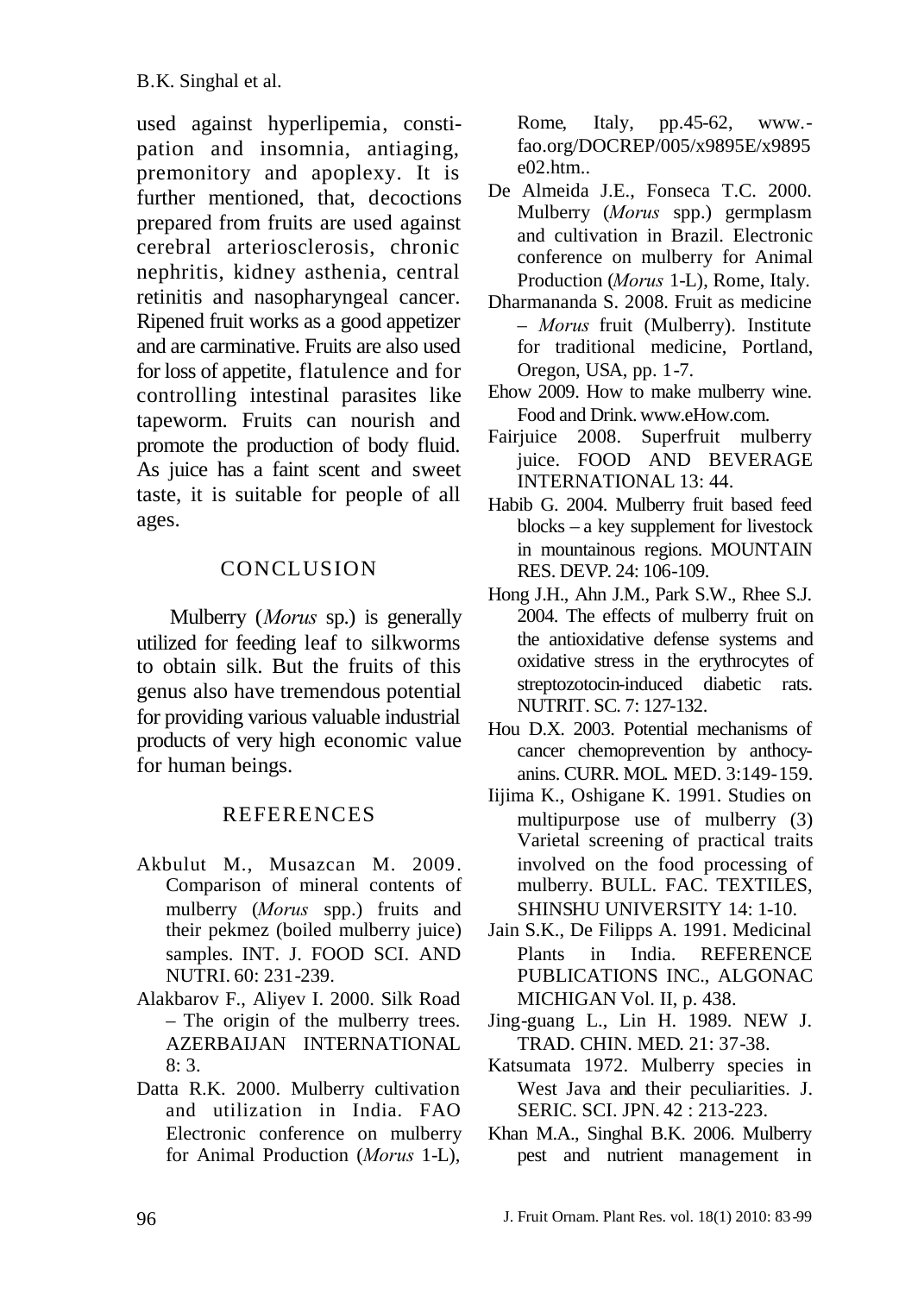temperate and sub-tropics of Jammu and Kashmir. Souvenir National seminar on soil health and water management for sustainable sericulture. RSRS, Bangalore, India, pp. 55-60.

- Kim S.K. 1991. Bonchohak Younglimsa, Seoul, pp. 598.
- Kim T.W., Kwon Y.B., Lee J.H., Yang I.S. 1996. A study on the antidiabetic effect of mulberry fruits. KOR. J. SERI. SCI. 38: 100-107.
- Kim S.Y., Park K.J., Lee W.C. 1998. Antiinflammatory and antioxidative effects of *Morus* spp. fruit extract. KOR. J. MED. CROP SCI. 6: 204- 209.
- Koyuncu F. 2004. Organic acid composition of native black mulberry fruit. CHEMISTRY OF NATURAL COMPOUNDS 40: 367-369.
- Kumaresan P., Tikader A., Kamble C.K. 2008. Mulberry fruit and its medicinal values. INDIAN SILK 46: 10-13.
- Liu L.K, Chou F.P., Chen Y.C., Chyau C.C., Ho H.H., Wang C.J. 2009. Effects of mulberry (*Morus alba* L.) extracts on lipid homeostasis in vitro and in vivo. J. AGRIC. FOOD CHEM. 57: 7605-7611.
- Liu X., Xiao G., Chen W., Xu Y., Wu J. 2004. Quantification and purification of mulberry anthocyanins with macroporous resins. J BIOMED BIO-TECHNOL. 5: 326-331.
- Machii H., Koyama A., Yamanouchi 1999. Fruit traits of genetic mulberry resources. J. SERIC. SCI. JPN. 68: 145-155.
- Masilamani S., Quadri S.M.H., Dandin S.B. 2008. Mulberry fruits: A potential value addition enterprise. INDIAN SILK 46: 12.
- Ravindran S., Ananda Rao A., Girish Naik V., Tikader A., Mukherjee P., Thangvelu K. 1997. Distribution and variation in mulberry Germplasm.

INDIAN J. PL. GENETIC RESOUR-CES 10: 233-242.

- Sanchez M.D. 2002. World distribution and utilization of mulberry and its potential for animal feeding. FAO Animal production and health paper. FAO corporate document repository, Rome, Italy, 345 p.
- Shivakumar G.R., Anantha Raman K.V., Magadum S.B., Datta R.K. 1995. Medicinal values of mulberry. INDIAN SILK 34: 15-16.
- Singh K.P. 1997 Medicinal properties of mulberry : a review. INDIAN DRUGS 34:488-492.
- Singhal B.K., Dhar A., Sharma A., Qadri S.M.H., Ahsan M.M. 2001 Sericulture by-products for various valuable commercial products as emerging bio science industry. SERICOLOGIA 41: 369-391.
- Singhal B.K., Dhar A., Bindroo B.B., Tripathi P.M., Qadri S.M.H., Ahsan M.M. 2003. Medicinal utilities of mulberry and non-mulberry food plants of the silkworm. In: Recent Progress in Medicinal Plants, Vol. 8, Phytochemistry and Pharmacology II. Studium Press LLC, USA, pp. 477-500.
- Singhal B.K., Dhar A., Khan M.A., Bindroo B.B. 2005a. Utilization of sericultural byproducts as urgent need for sustainable sericulture. In: Govindan R., Ramakrishna Naika, Sannappa B. and Chandrappa D. (eds), Progress of Research in Organic Sericulture and Seribyproduct Utilization, Seri Scientific Publishers, Bangalore, pp. 211-226.
- Singhal B.K., Dhar A., Khan M.A., Sengupta D., Dhar S.L. 2005b. Mulberry by-products utilization for sustenance of sericulture industry of Jammu and Kashmir. Proc. The 20th Congress of the International Sericultural Commission, Vol. I,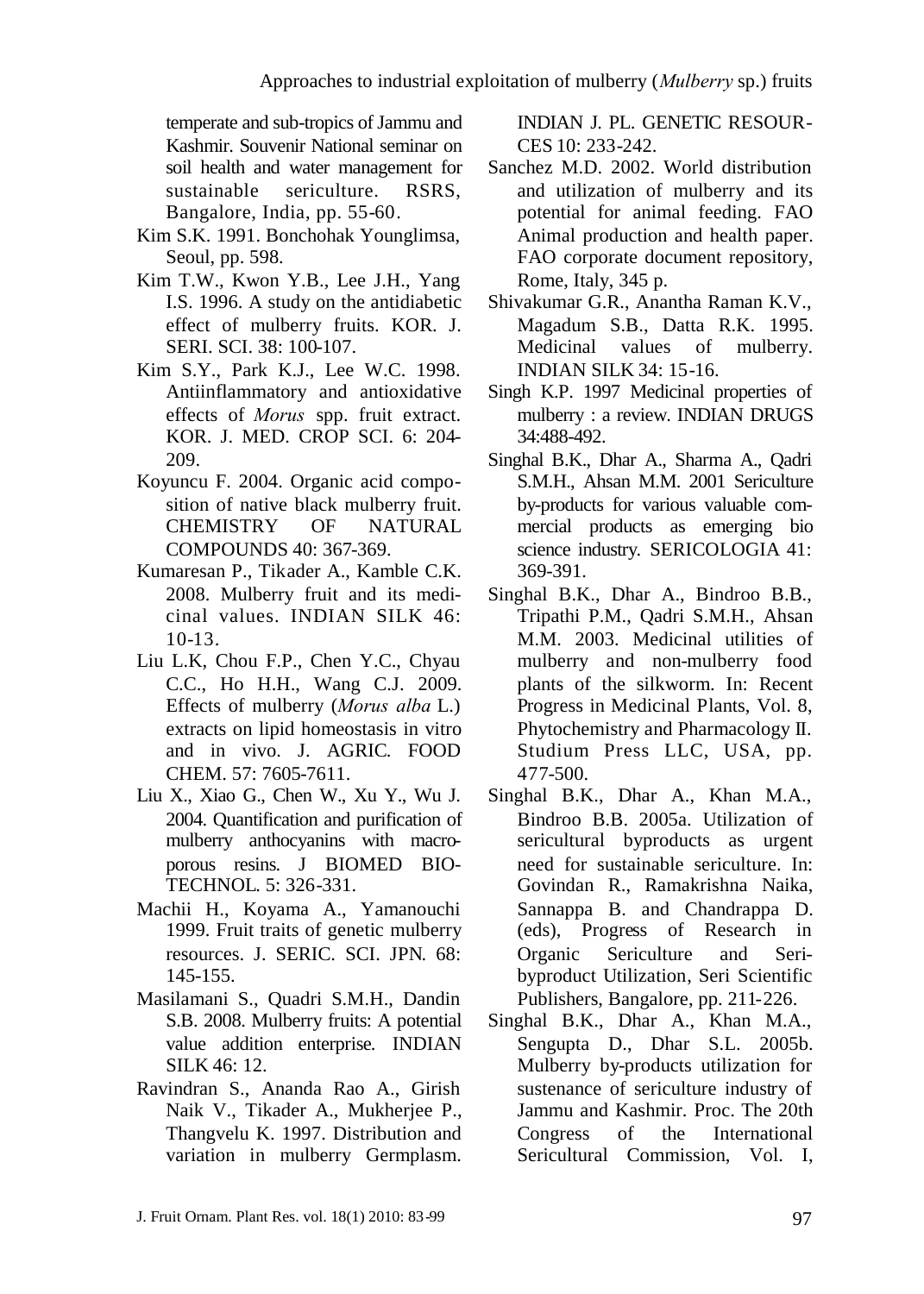Central Silk Board, Bangalore, pp. 152-156.

- Singhal B.K., Dhar A., Khan M.A., Bindroo B.B., Fotedar R.K.. 2009a. Potential economic additions by mulberry fruits in sericulture industry. PLANT HORTI TECH. 9: 47-51.
- Singhal B.K., Khan M.A., Dhar A., Bindroo B.B. 2009 b. New vistas for industrial exploitation of mulberry fruits in horticulture industry. Paper presented in International Conference on Horticulture (ICH-2009), PNASF, VEGINET, UAS, Bangalore, India, Abst. 1.4-O6, p. 249.
- Soufleros E.H., Mygdalia A.S., Natskoulis P. 2004. Characterization and safety evaluation of the traditional Greek fruit distillate "mouro" by flavour compounds and mineral analysis. FOOD CHEMISTRY 86: 625-636.
- Tanaka M., Tachibanada T. 1988 Highly utilization of mulberry field (1) Production and usage of mulberry fruits with special reference to sugars and

organic acids. BULL. YAMANASHI SERIC. EXP. STA. 27: 20-24.

- Venkatesh Kumar R., Chauhan S. 2008. Mulberry : Life enhancer. J. MED. PL. RES. 2: 271-278.
- Wrolstad R.E. 2001. The possible health benefits of anthocyanin pigments and polyphenolics, Linus Pauling Institute, Oregon State University.
- [www.itmonline.com](http://www.itmonline.com/) (2009) Arts/morus/ htm.
- [www.rawepicurean.n](http://www.rawepicurean./)et (2009) Mulberryjam-cookies.
- [www.recipezaar.com](http://www.recipezaar.com/) (2007) Dried white mulberry.
- [www.tytyga.com](http://www.tytyga.com/) (2009) Product/Persian+- Black+Mulberry+Tree.
- [www.yourhealthyourherbs.com](http://www.yourhealthyourherbs.com/) (2009) Mulberry herbal tea.
- [www.znaturalfoods.com](http://www.znaturalfoods.com/) (2009) Mulberry fruit powder.
- Yongkang H. 2000. Mulberry cultivation and utilization in China. Electronic conference on mulberry for Animal Production (*Morus* 1-L), Rome, Italy, pp. 11-43.